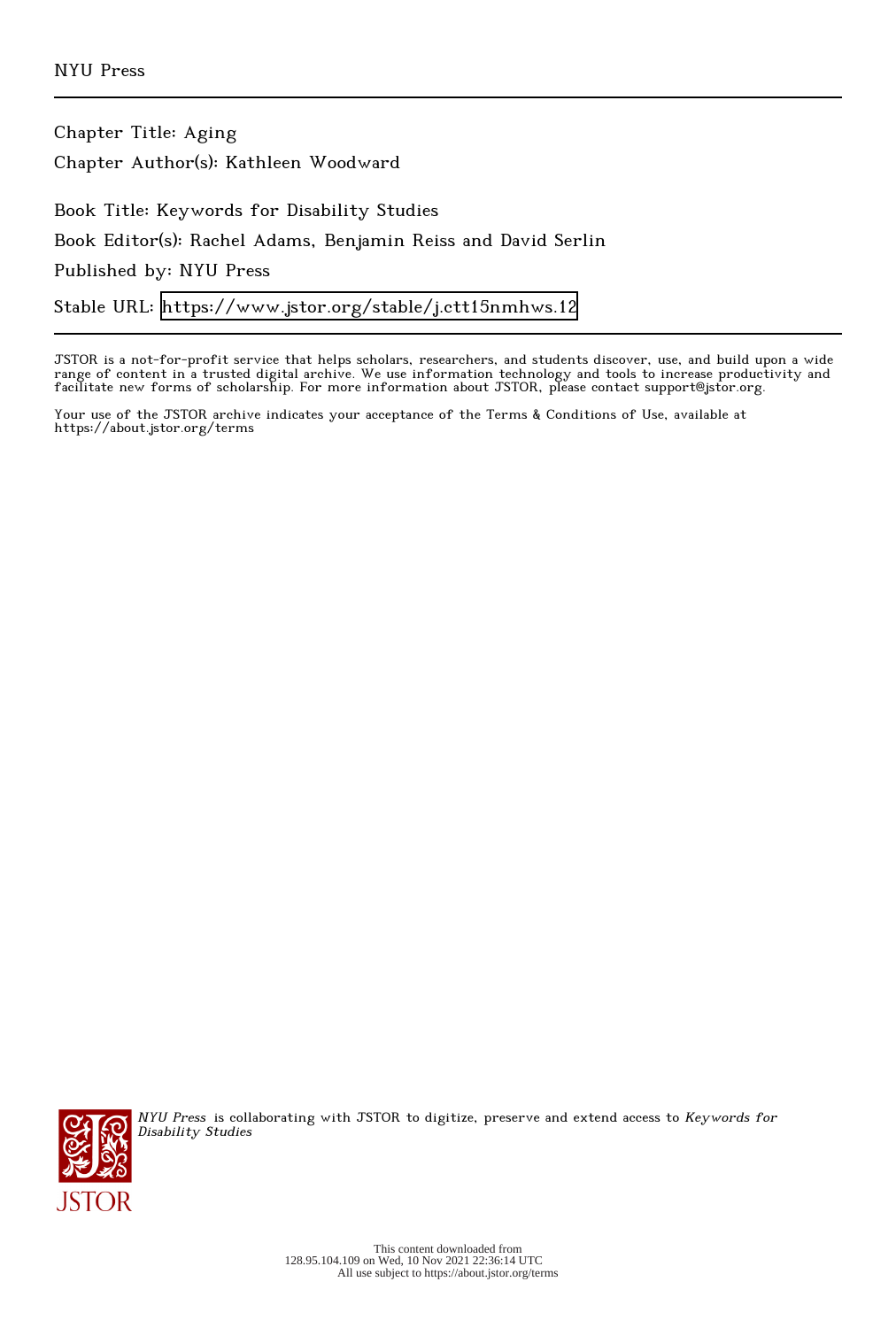## Aging Kathleen Woodward

 $\rm{Q}$ 

The biological process of growing older, human aging is almost always accompanied by limitations in physical capacities and, in many cases, diminution of mental acuity. In addition, aging is, like disability, both a biological and a cultural phenomenon that is inflected decisively by the social, legal, medical, statistical, and experiential meanings given to it. For example, old age may be defined by a society in chronological terms (in the United States, ages sixty-two and sixty-five mark eligibility for Social Security) and individually in psychological terms (someone may be seventy-five years old and "feel" fifty). In the United States and many other industrialized nations, aging, as Susan Wendell (1999, 133) has written, is disabling. Aging is invoked rhetorically—at times ominously—as a pressing reason why disability should be of crucial interest to all of us (we are all getting older, we will all be disabled eventually), thereby inadvertently reinforcing the damaging and dominant stereotype of aging as solely an experience of decline and deterioration (Davis 2002; Garland-Thomson 2005; Stiker 1999). But little sustained attention has been given to the imbrication of aging and disability (for exceptions to this rule, see Wendell 1996; Silvers 1999; Kontos 2003). Aging is not yet—a keyword in disability studies.

Nor have the insights of disability studies been taken up in any depth in age studies, a relatively small field that for the most part, unlike disability studies, has not been entwined with identity politics. In 1969, the

gerontologist and psychiatrist Robert N. Butler coined the term "ageism" in analogy with other social prejudices based on biocultural categories, such as sexism and racism. But the cultural study of age, with attention directed to older age understood to be part of the normative American youth–old age system, did not emerge in the United States until the 1980s. As cultural studies scholar Margaret Gullette has memorably put it, we are aged by culture. Gender has been fundamental to the analysis; as lesbian writer and activist Barbara Macdonald wrote in 1983, "Youth is bonded with patriarchy in the enslavement of the older woman. There would, in fact, be no youth culture without the powerless older woman" (39). Also fundamental to analysis has been the spectacle of the aging body. The "decline" associated with aging is largely detected in a visual register, while passing and masquerading as young—aided by a plethora of antiaging products and practices—serve as strategies for evading exposure as old (Katz 2005). At the same time, if disabled bodies can be understood as anomalous and extraordinary, visibly marked aged bodies are typically considered so ordinary that they recede from view, becoming invisible (Woodward 1991, 2006). The able body is the norm; so too is the healthy youthful and middle-aged body.

What are the biopolitical dimensions of aging today in neoliberal economies? As with most biopolitical queries, scale matters. Around the world, many national populations are aging. For centuries in the West, old age was considered part of the spiritual journey of a life (Cole 1992). Beginning in the twentieth century, however, as life expectancy increased enormously and in some cases almost doubled, aging became a medical problem to be solved, with an accelerating search in the twentieth-first century for scientific keys to slow down and stop the process. Aging populations present an enormous economic contradiction: on the one